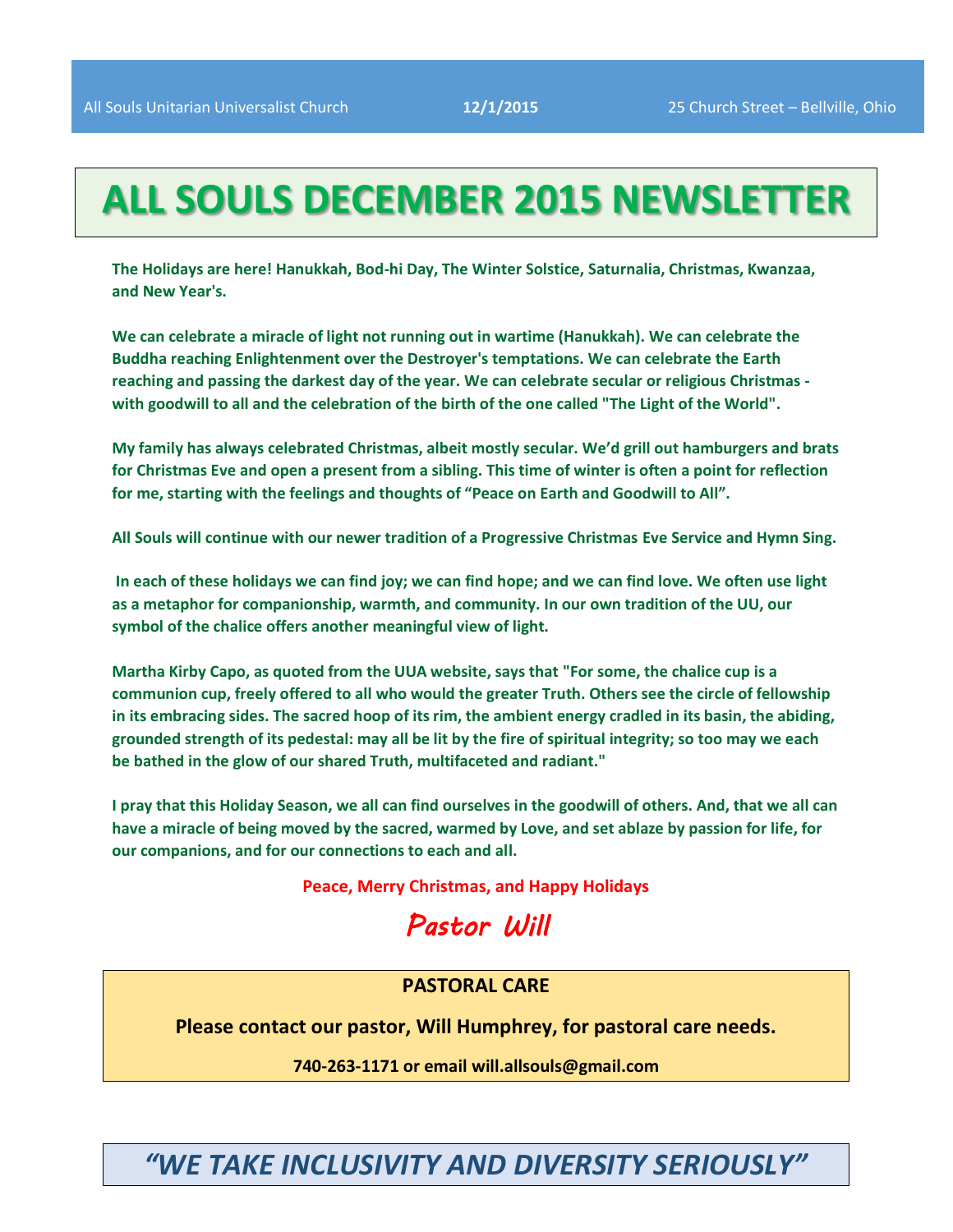# *MESSAGES FROM THE BOARD*

**…from Glenn Myers, President**

## **IS ALL SOULS REALLY A CHURCH?**

I've been trying for over a year to get someone to voice a disagreement with something I write in this column. Maybe this will be the one.

Is it accurate to call All Souls, or for that matter, any UU Congregation, a Church? Well, one has to go to the fifth or sixth dictionary definition of "church" before finding one that is general enough to describe the UU building or congregational body. Most of the other definitions include "Christian" in one way or another. Therefore, most people think of a church as being Christian.

So, could the use of "church" in the names of UU Congregations be understandably misleading? And could this cause some folks outside of the UU memberships to be honestly critical? (One of the remarks we often hear is, "UUs don't believe in anything" -- meaning they don't believe in Christ.)

Now, we know that many UUs do consider themselves to be Christians, and we accept that. But that begs the question; why do other UUs reject Christianity as Atheists or Agnostics? Difficult to explain, huh?

Then we go on to say we UUs do not have a creed, but do believe (affirm and promote) in the Seven Principles. The third dictionary definition of "creed" is "any set of beliefs or principles." What?

We UUs know what we are, even though it can be difficult to explain to outsiders. We UUs have a steadfast respect for each other and for all existence of which we are a part. We know we are all seeking truth and spirituality, and we trust each individual's notion of where he/she is in that quest.

What's in a name? Maybe more than we think. Some UU Congregations avoid using "church" in their names altogether, e.g., "Unitarian Universalist Society of Cleveland". Others use the term, "Association", rather than "Church". Might be something to consider.

If you haven't ripped this page out of the newsletter and destroyed it by now, I would like to say I personally love All Souls by any name. It is my spiritual home, my refuge from fantasy, and my social family.

See you at All Souls UU "Church."

Judy Shaffer has organized a monthly **All-Inclusive Casual Get-Together for All Women** on the third Wednesday of each month. Plan to join Judy for an evening of conversation on Wednesday, December 16 @ 7:00 p.m. Come as you are.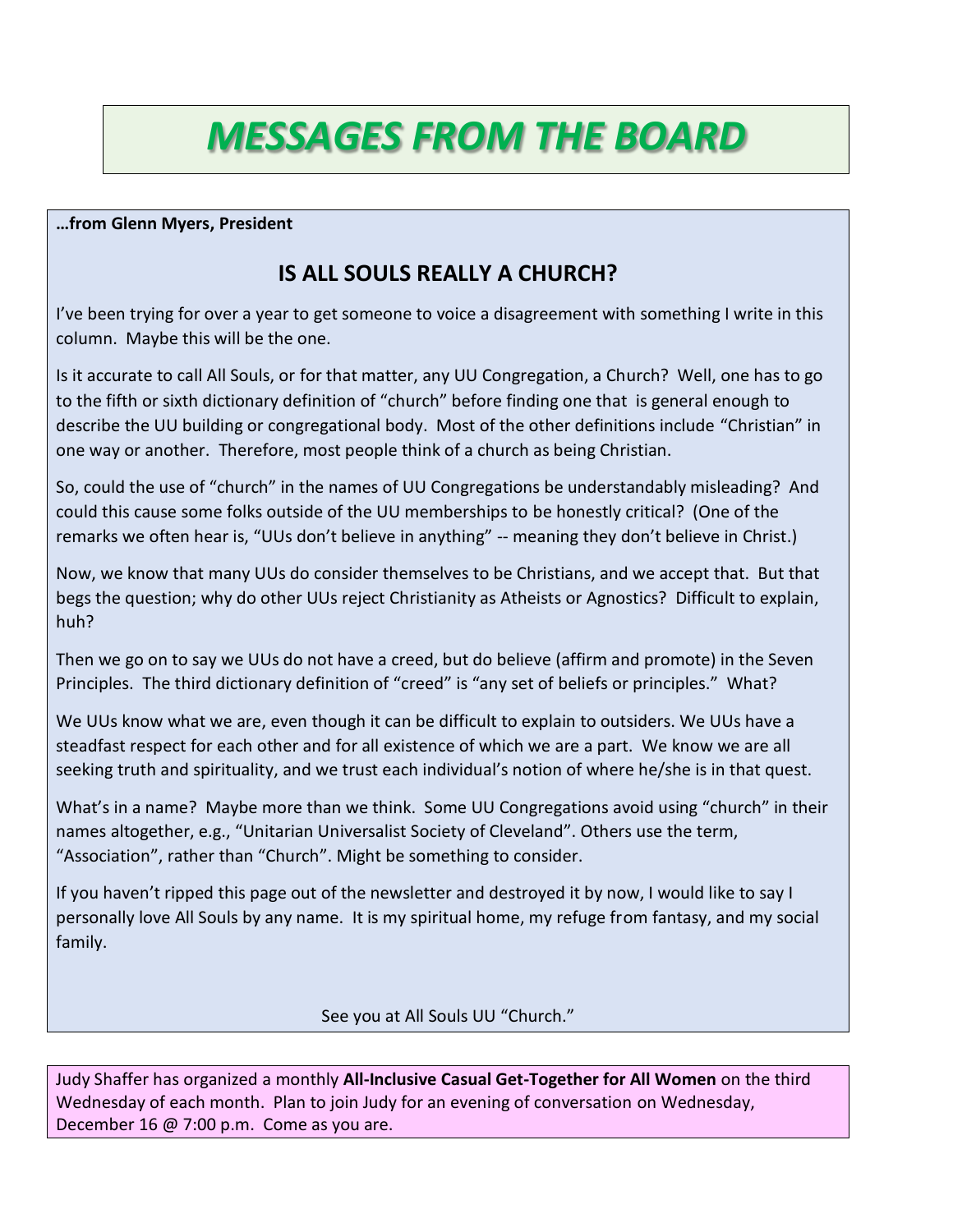| <b>OCTOBER TREASURER'S REPORT</b>    | <b>Average</b><br><b>Attendance: 59</b> |           |
|--------------------------------------|-----------------------------------------|-----------|
|                                      | <b>OCTOBER</b>                          | $Y-T-D$   |
| <b>INCOME</b>                        |                                         |           |
| <b>Pledges</b>                       | 1,951.00                                | 8,841.00  |
| <b>Offerings</b>                     | 542.00                                  | 2,081.00  |
| <b>Maintenance Fund</b>              | 1,200.00                                | 3,150.00  |
| <b>Kenya Coin Collection</b>         | 89.47                                   | 330.74    |
| <b>Rummage Sale</b>                  | 50.00                                   | 1,147.54  |
| <b>Recycle</b>                       | 46.98                                   | 46.98     |
| <b>Minister's Discretionary Fund</b> | 0.00                                    | 0.00      |
| <b>Fundraising Expenses Account</b>  | 176.80                                  | 849.06    |
| <b>Other</b>                         | 181.09                                  | 181.65    |
| <b>TOTAL</b>                         | 4,237.34*                               | 16,627.97 |
| <b>EXPENSES</b>                      | 3,988.91**                              | 15,866.79 |
|                                      |                                         |           |

**\*A monthly income of \$3,645.50 is required in order to meet annual expenses of \$43,746.00**

**DIFFERENCE 248.43 761.18**

**\*\*Expenses Other than "Usual": Leek Organ Co. - \$360.00**

## **OCTOBER PLEDGE REPORT**

| <b>Total Units</b><br><b>Total Pledges</b> | 31<br>24       |             |  |  |
|--------------------------------------------|----------------|-------------|--|--|
|                                            | <b>OCTOBER</b> | $Y-T-D$     |  |  |
| <b>Amount Pledged</b>                      | 2,931.00       | 10,743.00   |  |  |
| <b>Amount Received</b>                     | 1,951.00       | 9,641.00    |  |  |
| <b>VARIANCE</b>                            | $-980.00$      | $-1,102.00$ |  |  |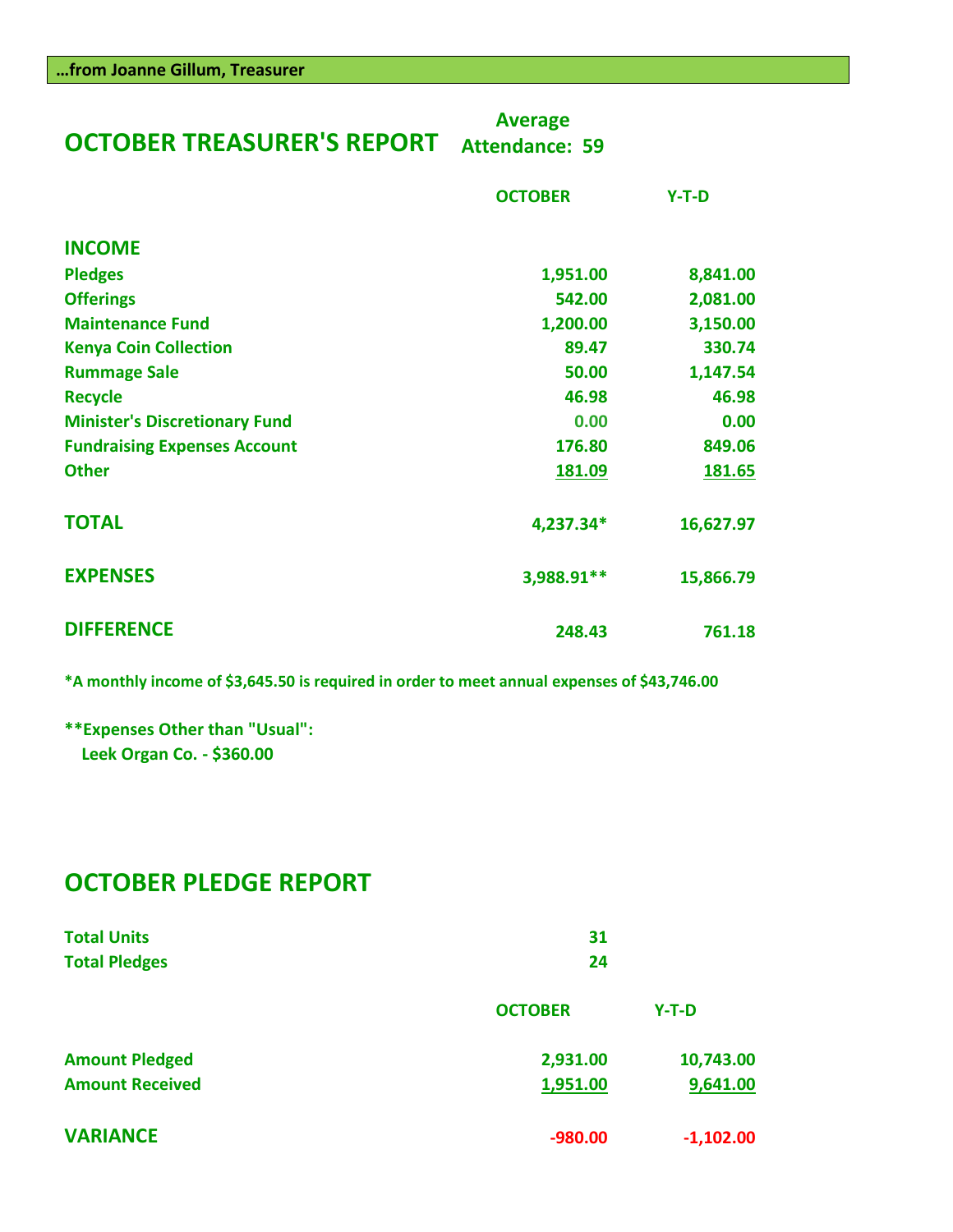## **…from Chuck Rhodes, Building & Maintenance Trustee**

The church work day was held Saturday, October 10. The previous Friday, Deb Mattix and her husband raked and disposed of all the crabapples at the west end of the yard. A big THANK YOU goes out to Deb and her husband. On Saturday, five volunteers completed the following tasks: scrubbed front steps, washed the outside of all windows, washed restroom walls, washed tables and chairs, vacuumed the pews, checked and cleaned gutters and painted the inside of the new kitchen window. I want to thank Mike Garber, Jay Gilbert, Ann Kilgore and Bruce Kilgore for their hard work.

The mullion has been installed on the front door, which should prevent snow from blowing into the vestibule.

Thanks to Glenn Myers, the planter at the church sign is filled with topsoil and is ready for spring planting.

The shrubs by the old church sign have been removed, along with the annual flowers. If anyone wants the hostas, let me know. That area will be leveled and grass planted.

The remainder of the month will focus on ground maintenance, specifically leaf removal and winterizing the equipment.

| from Mike Garber, Finance Trustee                                                                                             |  |  |
|-------------------------------------------------------------------------------------------------------------------------------|--|--|
| The Holiday Bazaar was a success. An early estimate is that we cleared \$1,000.                                               |  |  |
| Thank you to all who spent hours working on set-up, cooking, baking, selling and clean-up.<br>Your donations are appreciated! |  |  |
| Update from Marjorie Smith on the Sun Catchers                                                                                |  |  |
| There are 21 sun catchers completed and boxed. Another 21 will be completed in early December.<br>Wow!                        |  |  |
| <b>Happy Holidays from the Finance Committee</b>                                                                              |  |  |
| Joanne Gillum, Treasurer                                                                                                      |  |  |
| <b>Kristy Mandeville</b>                                                                                                      |  |  |
| <b>Chuck Rhodes</b>                                                                                                           |  |  |
| Marjorie Smith                                                                                                                |  |  |
| <b>Mike Garber</b>                                                                                                            |  |  |

## **…from Liz Hansen, Religious Education Committee Chair**

No Adult RE is on the schedule for the New Year YET. So, if you have anything you'd really like to see us study, please talk with Liz Hansen. Also, if you are interested in facilitating a class, please let me know. I can help find a class you would feel comfortable facilitating. There are endless combinations of topics, formats (book, movie, discussion) and length of classes (anywhere from 2-52 weeks)!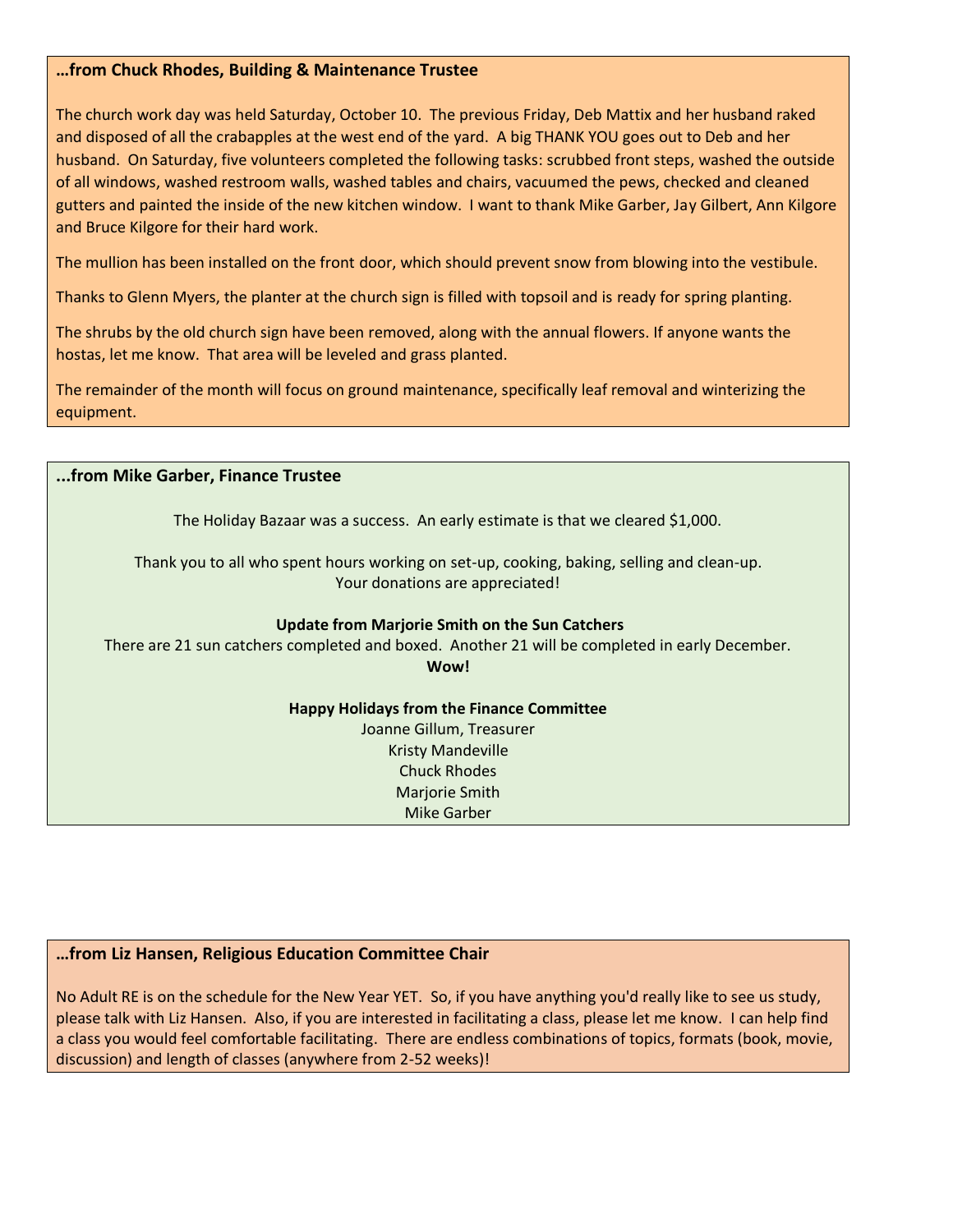## **…from Bruce Kilgore, Fellowship Trustee**

Laurels of Glory to all who helped with the Holiday Bazaar. We couldn't have done it without you! A BIG thanks to Mike, Kristy, Charity, Ann, Marqua, Morley, Marjorie, Joanne, Melanie, Cheryl, Glenn, Teasha, Eric, Mary Anne, Sandy, L.D., Reed, Joan, Shelley, Chuck, Jacqueline, Jay, Eric, Liz, Analyssa, Corey, Joe, Courtney, Deborah, Hilary and my wife, Cheryl.

Sunday, December 27, will be a brunch. A sign-up sheet will be passed around. The church will provide ham. Please see Ann or Bruce if you would be willing to help with the pot luck set-ups. It would be a good idea for other people to be able to do so in the event of emergency, illness, vacation, etc.

A few spots remain on the sign-up list for December. Please consider filling in those spots. A big hurrah for Chuck for filling in for social room clean-ups.

## **…from Art O'Leary, Social Action/Social Justice Trustee**

We are going to have a two-pronged holiday charity outreach this year. First, a "traditional" food drive to support the Clearfork Food Bank. I'll place a box on the landing by the stairs leading from the back door to the sanctuary and make a delivery about December 20. If you would like to come along, let me know. The more the merrier! Second, a collection for special needs, in cooperation with the Bellville Police Dept., will be the other "prong". We will participate with the Bellville Police holiday project contributing to their "Shop with a Cop". I'll put a container out, and we will have a a special offering on Sunday, December 13.

How often are we, as individuals, part of a visually identifiable minority? Myself, not very often. It's uncomfortable - right? Well, when my neighbors invited us to their one-year old's birthday party, I didn't expect for that to happen to me. Oh, I know they are Palestinian, but they don't wear traditional veil, bourkas or tunics - right? WRONG! This was a formal occasion for them, so I should have expected his mother and aunt to be fully covered. But Siddiya, the baby's mother? I'd never seen her covered! And no one was wearing shoes (except me and Lee Ann). There were Hijabs, Al-Amiras, Shaylas, and even a full Burka. Even the men were wearing tunics, Taqiyahs and Kettiyens. What did it all mean? Well, of course, it meant we were in their home, and I realized what a privilege it was to be invited.

So what did we do? Watched football! No, I mean the NFL. Switching channels to keep track of their fantasy teams. The women sat in the kitchen talking (and translating) about the baby and her cousins. The kids were all out in the blow-up bounce toy castle. Was it Aladdin's? I didn't ask. When it was time to eat, we were invited to eat - self-serve in the kitchen - several ethnic treats (I don't know their names) and pizza. Morad explained to his family that it wasn't halal, and some of them avoided it.

All in all, very different; and yet, very much the same as any other family event. Even when we feel out of place, each of our seven principles speaks eloquently, if we are listening.

> **Peace, Art**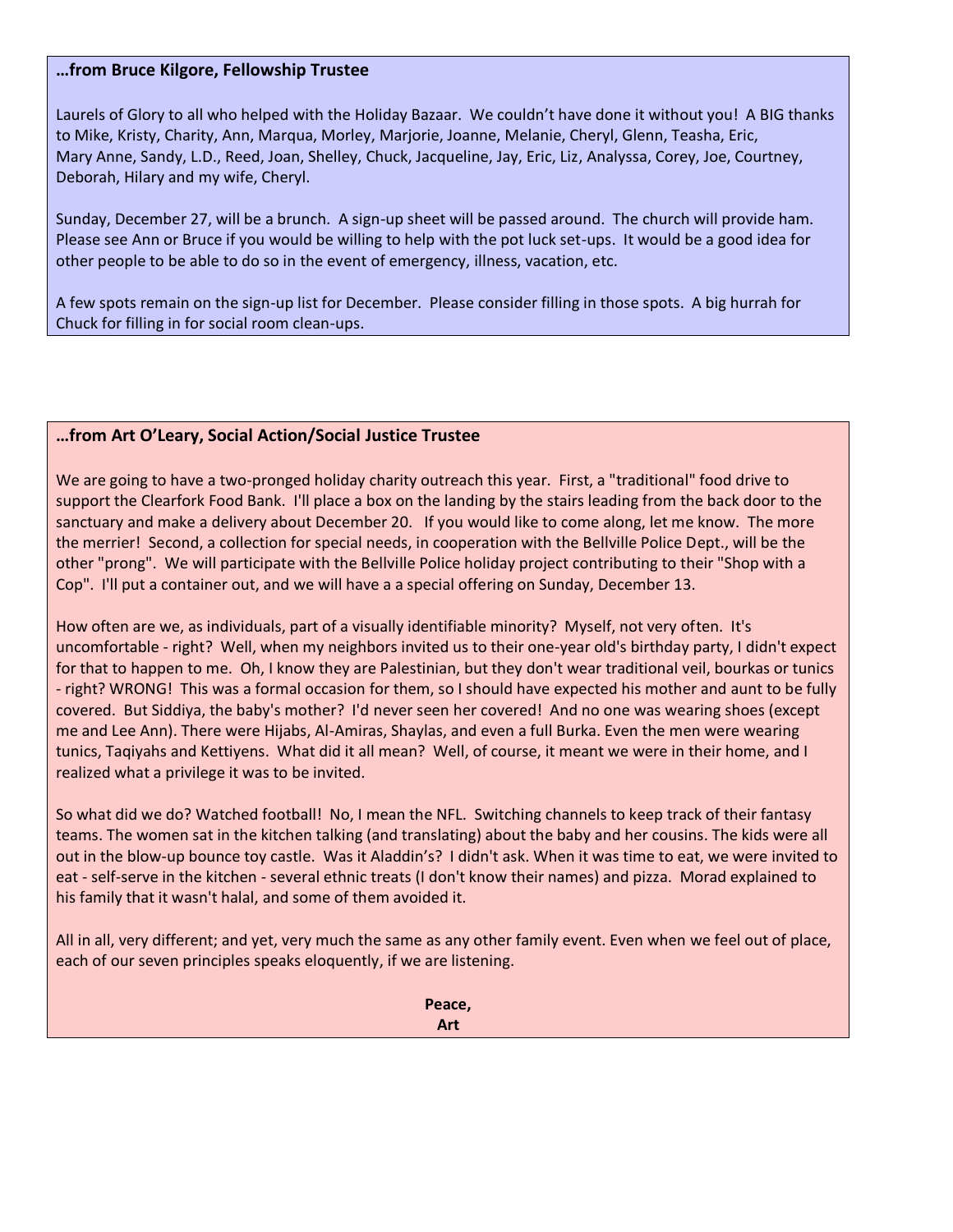

**"Tibetan Singing Bowls with Paul Stranahan" Paul will perform at the Sunday Service on December 6.**

## **…from Brian Moore, Pulpit & Worship Trustee**

## **Greetings from the Pulpit Chair**

Wow, here it is December! Last month of the year. That didn't take long. December, the month in the middle of the holiday season. The last month before the weather really gets nasty, and the month I find myself praying! "Please God get me through."

Christmas. I must confess I'm a total Scrooge when it comes to Christmas. But let me tell you how I really feel. Christmas Sucks. It's not exciting as an adult, it's expensive, it's tiring, lame gifts, it makes you fat, the decorations are tacky, and it's wasteful. Do I really have to hear those stupid songs again? I hate shopping, Christmas decorations out before Halloween, because it's all about marketing, commercialism, and convincing us to buy, buy, buy!!! OK, maybe I'm being a little facetious, because we all know Christmas is not about that. Christmas is about Jesus' Birthday right? Because Jesus (if he actually lived) however, was born sometime in June, probably the 16<sup>th</sup>, according to most scholars, but is celebrated on December 25<sup>th</sup> because some early church leaders wanted to seize the enthusiasm from crowds already gathering on a day holy to many people. Oh, OK. Well...all right Happy Birthday Jesus anyway. But to be fair, maybe we should also wish a happy birthday to a few other gods that were actually born on December 25th as well. Are we ready? Here we go!!! Happy Birthday to you!!! Happy Birthday dear Horus (3000 BCE), Osiris (3000 BCE), Attis of Phrygia (1400 BCE), Krishna (1400 BCE), Zoroaster (1000 BCE), Mithra of Persia (600 BCE), Heracles (800 BCE), Dionysus (186 BCE), Tammuz (400 BCE), Adonis (200 BCE), Hermes (400's BCE), and Prometheus (born at the beginning of mankind). Happy Birthday to all of you. Happy Birthday to you! And let us all celebrate the victory of Sol Invitus and have a great Saturnalia winter festival, an occasion of wild revelry.

But, I sincerely wish everyone a joyous holiday season, and I hope you can celebrate it in any manner that brings peace and happiness to your heart.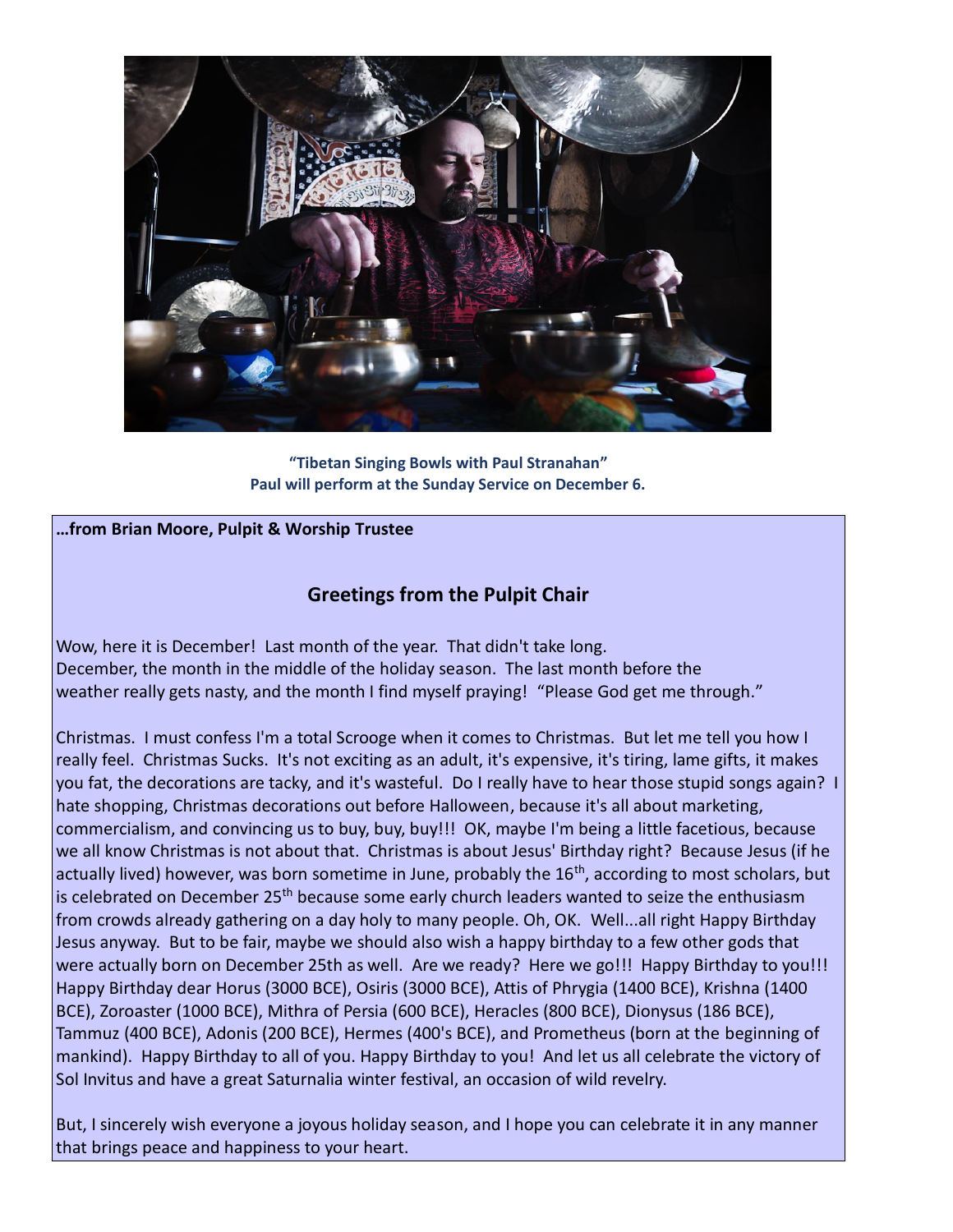| Pulpit & Worship cont.                                                                                                                                                                                    |                                    |  |  |
|-----------------------------------------------------------------------------------------------------------------------------------------------------------------------------------------------------------|------------------------------------|--|--|
| <b>December Schedule</b>                                                                                                                                                                                  |                                    |  |  |
|                                                                                                                                                                                                           |                                    |  |  |
| <b>December 6</b>                                                                                                                                                                                         |                                    |  |  |
| <b>Speaker: Paul Stranahan</b>                                                                                                                                                                            |                                    |  |  |
| Title: "Tibetan Singing Bowls" with Paul Stranahan                                                                                                                                                        |                                    |  |  |
| Topic: Percussionist Paul Stranahan uses ancient instruments, gongs and Tibetan singing bowls, to                                                                                                         |                                    |  |  |
| make music that is completely modern and original. He creates sounds and moods that can range from                                                                                                        |                                    |  |  |
| soothing and meditative to chaotic and downright apocalyptic. Each performance is improvised and,                                                                                                         |                                    |  |  |
| thus, each show is totally unique. By using various sticks and mallets, including a special striker to<br>gently rub the rim of the bowls, Paul fills the room with sound and vibrations that can only be |                                    |  |  |
| described as "other worldly".                                                                                                                                                                             |                                    |  |  |
| Leader: Joan Richmond                                                                                                                                                                                     | <b>Music: Trio Alla Breve</b>      |  |  |
|                                                                                                                                                                                                           |                                    |  |  |
| <b>December 13</b>                                                                                                                                                                                        |                                    |  |  |
| Speaker: Dr. Walter Kania                                                                                                                                                                                 |                                    |  |  |
| <b>Title: "A Metaphysical Christmas"</b>                                                                                                                                                                  |                                    |  |  |
| Topic: In order to celebrate Christmas properly we need to understand the meaning behind all of the                                                                                                       |                                    |  |  |
| symbols that we find in the Christmas Story. To literalize and make historical a baby Jesus in a manger                                                                                                   |                                    |  |  |
| who is the only Son of God born of a virgin woman misses the whole point of the story. The Christmas                                                                                                      |                                    |  |  |
| Story is a beautiful story, but it still is a story. But what does it mean? Walk into a marvelous experience                                                                                              |                                    |  |  |
| of light, love, and joy!<br>Leader: Teasha Sargent                                                                                                                                                        | <b>Music: Ayesha Fry, Organist</b> |  |  |
|                                                                                                                                                                                                           |                                    |  |  |
| <b>December 20</b>                                                                                                                                                                                        |                                    |  |  |
| Speaker: William Humphrey & Bruce Kilgore                                                                                                                                                                 |                                    |  |  |
| <b>Title and Topic: "Holiday Readings"</b>                                                                                                                                                                |                                    |  |  |
| Leader: Eric Sargent                                                                                                                                                                                      | <b>Music: Trio Alla Breve</b>      |  |  |
| All Souls Winter Recycling Collection Day                                                                                                                                                                 |                                    |  |  |
| <b>December 21 - Winter Begins</b>                                                                                                                                                                        |                                    |  |  |
| December 24 - Christmas Eve Service with Pastor William Humphrey                                                                                                                                          |                                    |  |  |
| December 25 - Christmas Day                                                                                                                                                                               |                                    |  |  |
| <b>December 27</b>                                                                                                                                                                                        |                                    |  |  |
| <b>Speaker: Marisa Hills</b>                                                                                                                                                                              |                                    |  |  |
| Title: "Being Good for Goodness Sake: Atheism, Humanism, and Community Volunteerism"                                                                                                                      |                                    |  |  |
| Topic: My message will touch on my personal journey as an Atheist and Humanist and how both have                                                                                                          |                                    |  |  |
| driven me to build a positive community for secular individuals and believers alike, through rational                                                                                                     |                                    |  |  |
| discussion, volunteerism, and community events.                                                                                                                                                           |                                    |  |  |
| <b>Leader: Brian Moore</b>                                                                                                                                                                                | <b>Music: Ayesha Fry, Organist</b> |  |  |
| <b>Kenya Coin Collection &amp; Potluck</b>                                                                                                                                                                |                                    |  |  |
| Peace, Love and Namaste to All Souls!                                                                                                                                                                     |                                    |  |  |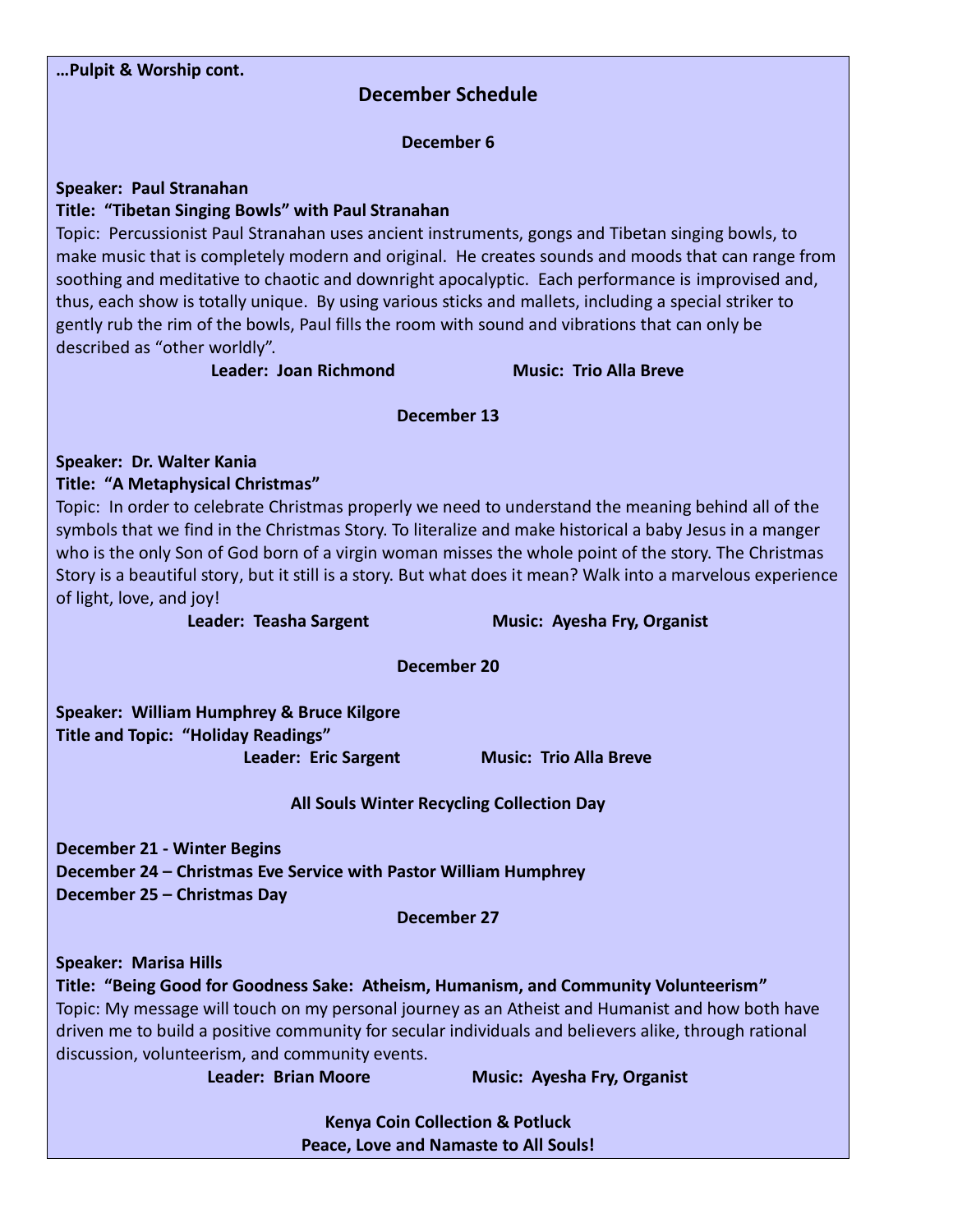## **Living Lotus Zen Sangha December Schedule**

## **Monday, December 7: 6:30pm - 8:30pm at All Souls**

## **Special Rohatsu "Bodhi Day" Silent Sitting**

To commemorate the traditional Buddhist holiday of the Buddha's enlightenment (Celebrated December 8), we will have a special traditional holiday celebration of an extended silent sitting. There will be no service or dharma talk, but silent alternating sitting and walking for the entire length of the time.

The church is opened at 6:00 p.m. Please enter from the side door. We sit upstairs. Loaner meditation cushions (Zafus & Zabutons) are available as well as pews for those who prefer/need to sit in a chair.

#### **SPECIAL ROHATSU SCHEDULE**

 6:30pm-6:50pm - Zazen (sitting meditation) 6:50pm-7:00pm - Kinhin (walking meditation) 7:00pm-7:20pm - Zazen 7:20pm-7:30pm - Kinhin 7:30pm-7:50pm - Zazen 7:50pm-8:00pm - Kinhin 8:00pm-8:30pm - Zazen

Brief Beginner's guide to Zazen & Kinhin:<http://global.sotozen-net.or.jp/eng/practice/zazen/howto/index.html>



 **Monday, December 14: 6:30pm - 8:00pm at Relax, It's Just Coffee, 105 N. Main St., Mansfield, OH**

 **Book Study Discussion: "The Gateless Barrier" by Robert Aitken "Case #6 - The World Honored One Twirls a Flower"**

Sangha members and friends are invited for coffee and informal discussion over a case in this Zen book.

## **NEED NOT HAVE ATTENDED PREVIOUS SESSIONS to jump iN!**

## **Suggested Selections to Have Read before Discussion "Case #6-The World Honored One Twirls a Flower"**

"Once, in ancient times, when the World-Honored One was at Mount Grdbrakuta, s/he twirled a flower before her assembled disciples. All were silent. Only Mahakasyapa broke into a smile. The World-Honored One said, "I have the eye treasury of right Dharma, the subtle mind of nirvana, the true form of no-form, and the flawless gate of the teaching. It is not established upon words and phrases. It is special transmission outside tradition. I now entrust this to Mahakasyapa."

## **Bring your thoughts, notes, insights and confusions and a friend!**

 Visit our webpage at [http://www.livinglotus.org](http://www.livinglotus.org/) Visit our Facebook page at <https://www.facebook.com/Living-Lotus-Zen-Sangha-221565108160/?fref=ts>

> **In Gassho, Jacqueline Moore**